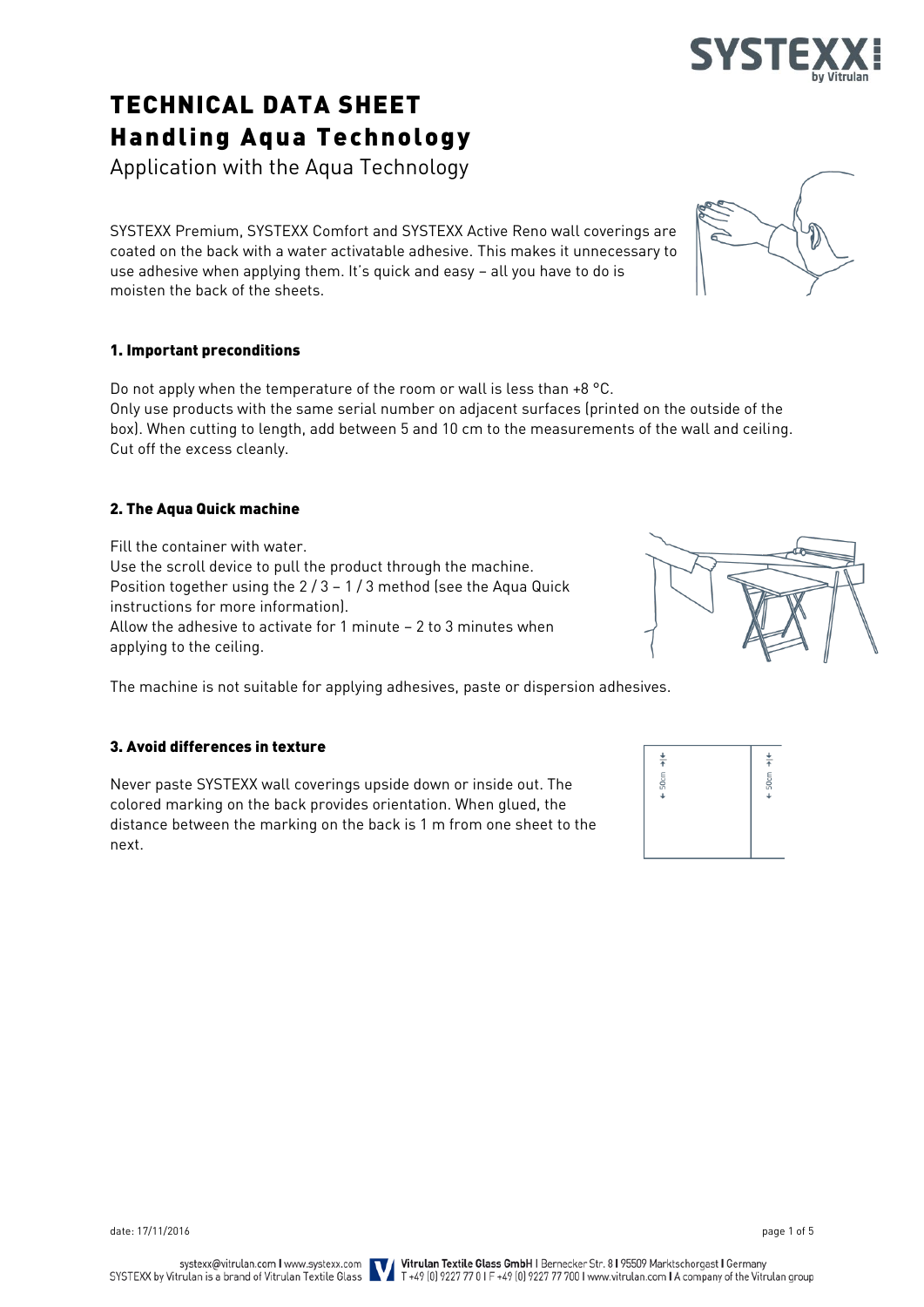

# 4. Paste with butt join

Since any distance between the edges will show up very clearly after the color coating, the sheets must have very good contact near the seams. If the pattern is not taken into account, a clearly visible "zip fastener effect" can occur near the seams. For this reason, maintain a continuous horizontal path wof the threads from one sheet to the next sheet at eye level (a).

(a) Cross-section when the threads are running correctly.

(b) Cross-section when the threads are running incorrectly.

# Tip for SYSTEXX Comfort Glassfleece: Double edge cut

Position the sheets overlapping by between 3 and 5 cm, then cut through both sheets from top to bottom with a cutter. Remove the strips and ensure good contact between the trimmed edges.

#### 5. Press on and cut off

Apply enough pressure with a wallpapering squeegee evenly over the whole area to remove bubbles. Press the excess carefully into the corners and trim it off along the edges of the wallpapering squeegee or cutting ruler using a sharp-bladed cutter.

#### Applying to outer corners

Use a fine grade of wet abrasive paper ( $\geq$  P 240) to lightly sand the product around the edges (without sanding through), place around the edges and press out the bubbles.



#### 6. Drying time

The wall covering and the wall are bonded after about 20 minutes. The sheets are completely dry in no more than 7 to 12 hours.

Important: only apply coating to the surface when it has completely dried.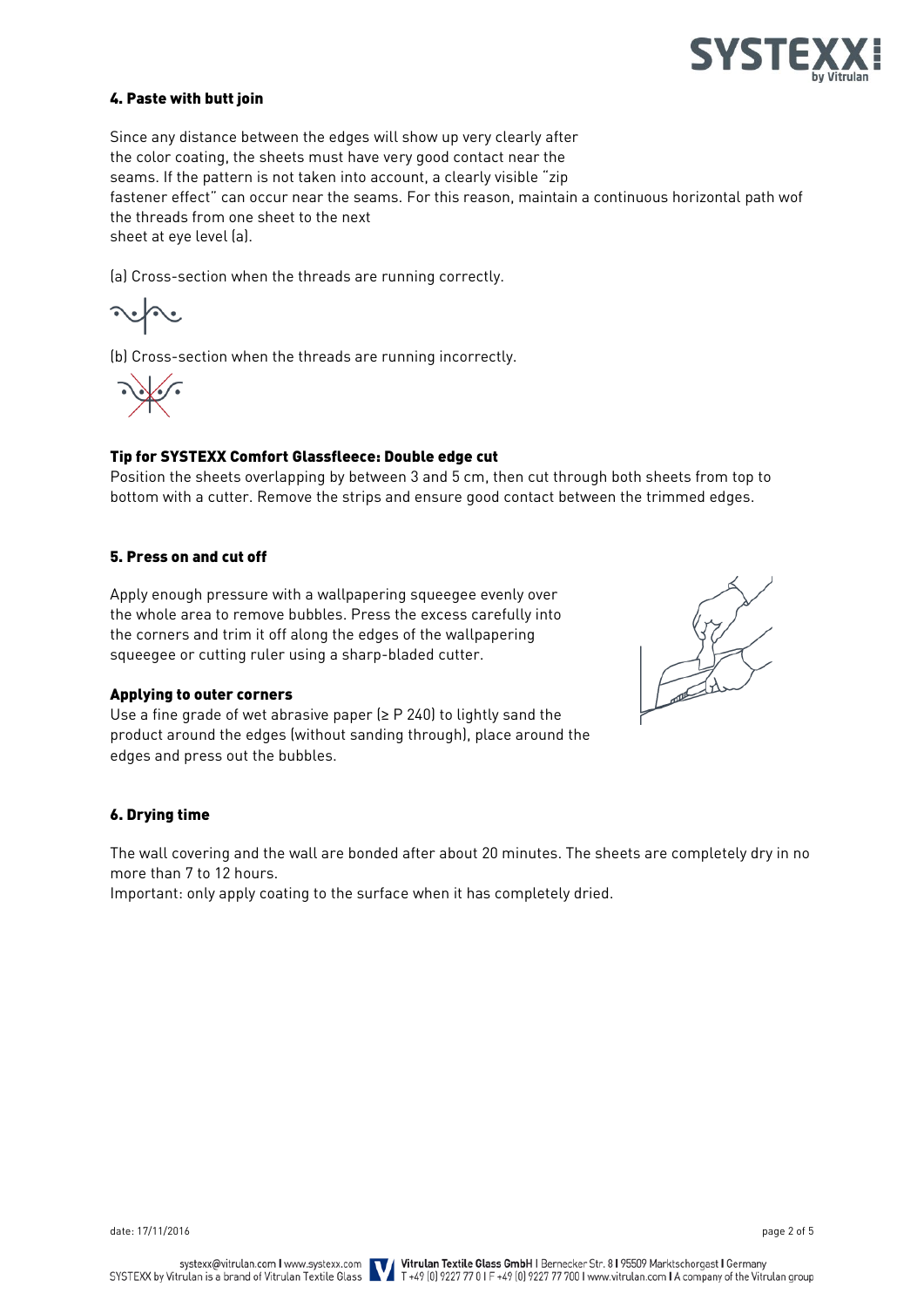

# 7. Coating

| $1st$ coat: | apply the paint evenly after the product has fully dried. |
|-------------|-----------------------------------------------------------|
|             | Follow the paint manufacturer's application instructions  |
|             | must be followed.                                         |
| 2nd coat:   | only do this after the 1st coat of paint has fully dried. |



#### Coating according to degree of gloss  $\overline{\phantom{a}}$

| Desired topcoat                     | Required basecoat                          |  |
|-------------------------------------|--------------------------------------------|--|
| <b>Matt</b>                         |                                            |  |
| Semi-gloss<br>- Eggshell<br>- Satin | <b>Semi-gloss</b><br>- Eggshell<br>- Satin |  |
| Gloss<br>- High gloss               | Gloss<br>-<br>Satin<br>- High gloss        |  |

# Notes on complaints

Complaints made after more than 10 sheets have been hung cannot be accepted. The only exceptions are guarantee claims resulting from the lifetime warranty.

# Accessories

| <b>Product</b> | <b>Measurements</b>                                               | Weight  |
|----------------|-------------------------------------------------------------------|---------|
| Aqua Quick 1   | Transport dimensions with closed cover:<br>120 cm x 35 cm x 27 cm | 18,3 kg |
|                | Aqua Quick 2   120 cm x 45 cm x 25 cm                             | 4,8 kg  |
| Work Table     | 100 cm x 61 cm x 3 cm<br>Height adjustable between 73 cm - 94 cm  | 4,0 kg  |

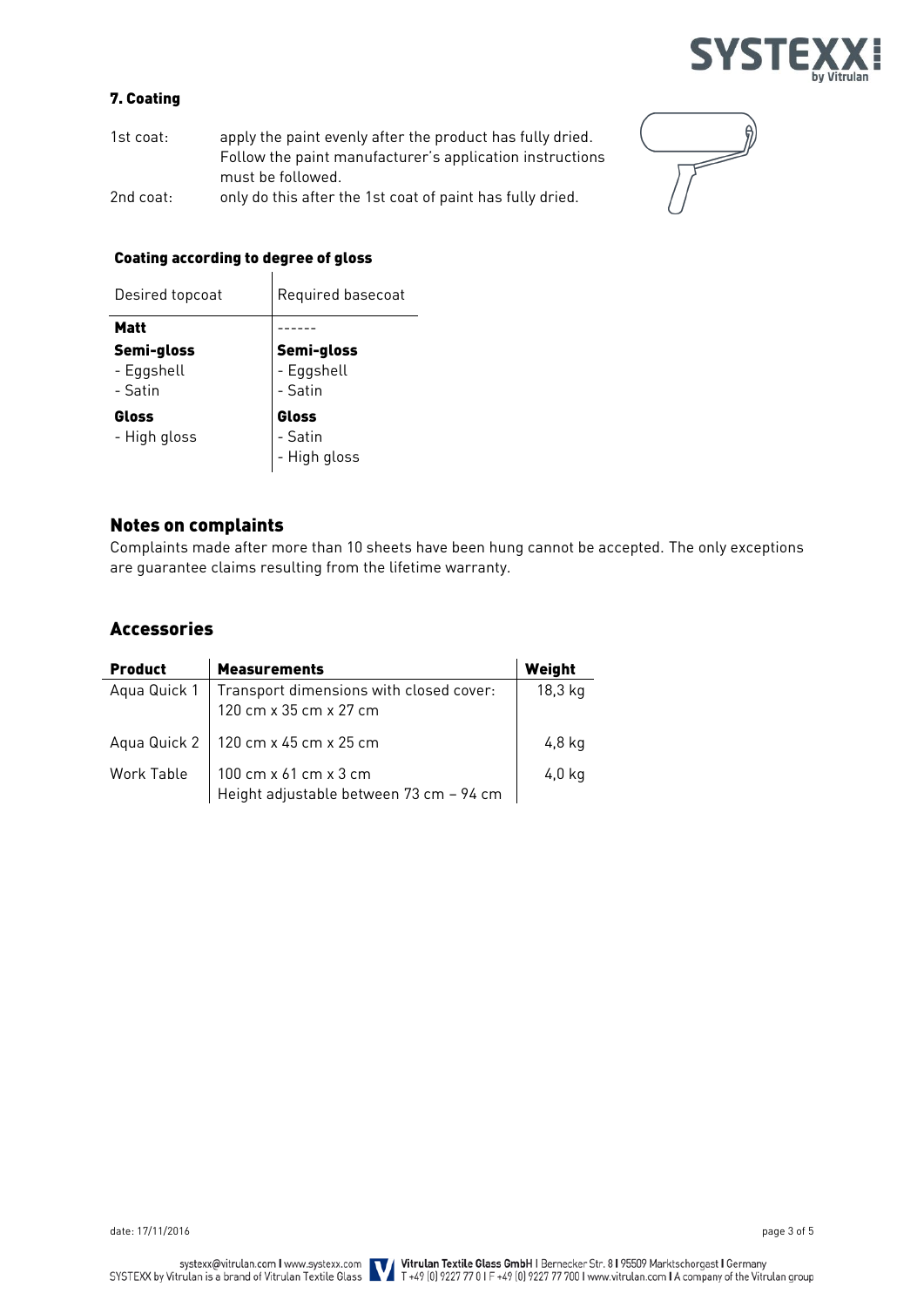

# Aqua Quick I machine (upright unit)

Developed specially for the application of water activatable wall coverings. Not suitable for the application of dispersion adhesives! The time-consuming cleaning required by pasting machines is not necessary, since only the water has to be emptied when work is finished.



To drain the water into a bucket.

# HANDLING THE AQUA QUICK I MACHINE

Proceed as follows to use the device. For detailed information, see the Aqua Quick Guide.

# 1. Fill with water

Put in at least enough water to make sure that the immersion tubes are covered up to the top edge (approx. 15 liters). Ideal water temperature: 10 to 25 °C – this ensures fast activation of the adhesive coating and allows the product to remain ready to use for a long period of time. Important: make sure that the drain plug is tightly inserted before filling the machine. It may be wise to put a bucket underneath.

# 2. Insert the wall covering

When correctly inserted, the sheet runs under the front deflection roller and through the holding axle of the meter counter – and the adhesive side (which is the inside of the roll) is facing upwards. If necessary, move the adjustment ring to match the width of the product.

date: 17/11/2016 page 4 of 5